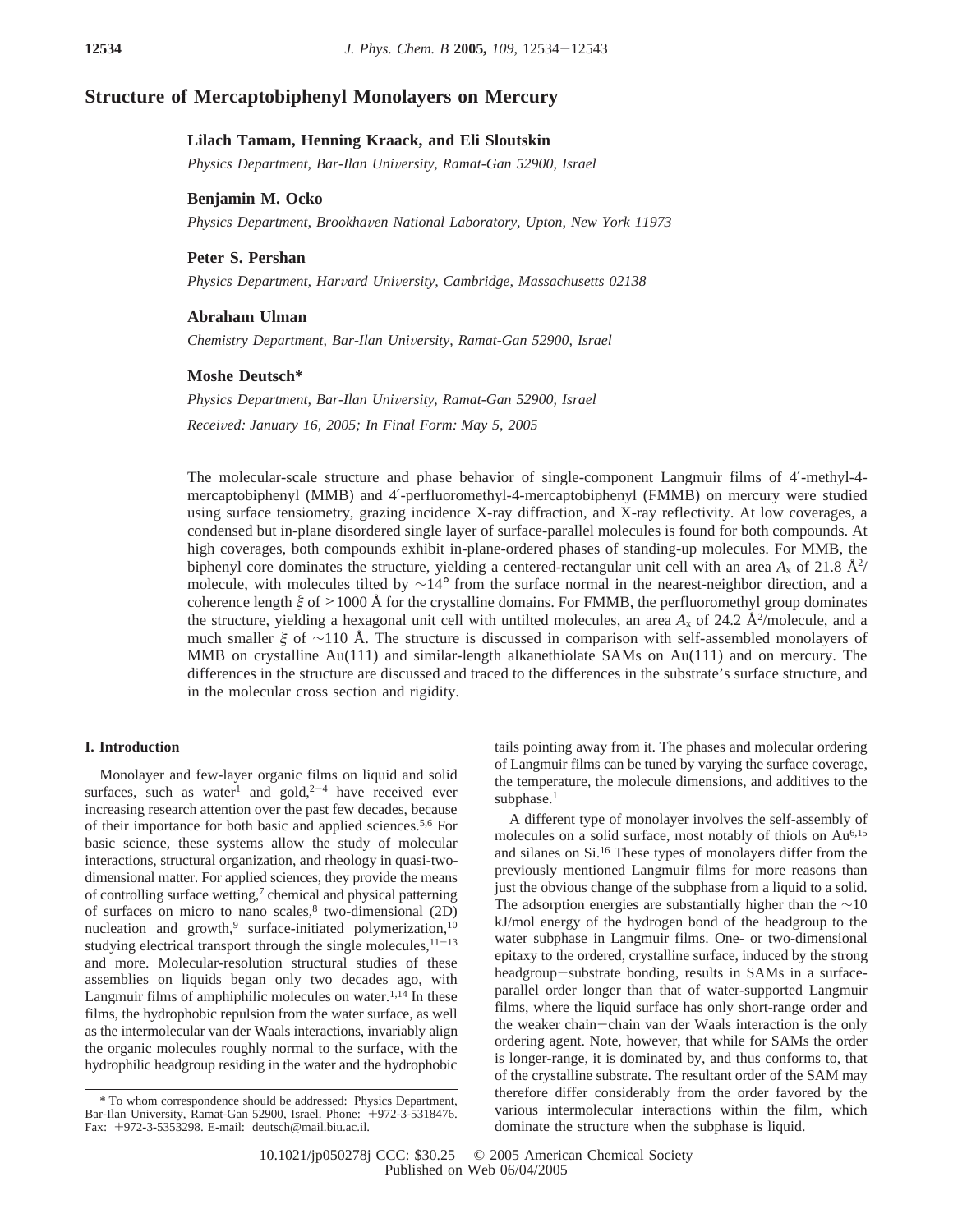Recently, we have studied in detail Langmuir films of organic monolayers on a new type of substrate: liquid metals.<sup>17-20</sup> While preserving the strong binding of, for example, thiols to a crystalline Au substrate (a few hundred kilojoules per mole), this substrate has only short-range order so that no external structure is imposed on the monolayer. Moreover, the liquid surface comprises mobile molecules, and allows the same type a continuous increase or decrease of the surface pressure and surface coverage by the monolayer as for conventional Langmuir films on water. An additional advantage of such liquid metal subphases is their high surface tension, ~490 mN/m for the mercury subphase used in this study. This, in turn, provides a supersmooth substrate (with roughness amplitudes of only ∼1.5 Å; see below) of macroscopic lateral dimensions, which allows the X-ray reflectivity method employed here to reach resolutions of ≤1 Å, which is ∼4 times better than those which can be achieved on a water subphase. Moreover, mercury is emerging as a soft metallic contact of choice for charge-transfer studies through single molecules in the field of molecular electronics.12,13 This attracts additional interest in the structure of mercury-supported organic monolayers for molecules having favorable electronic properties for device construction, such as the conjugated aromatics studied here.

Over the past few years, SAMs of conjugated aromatic thiols on crystalline Au surfaces became the focus of increasing research interest. Originally, this was due to an interest in the influence of the backbone rigidity on the structure.2 This led to the study of the MMB molecule, which has the same length as the best-studied alkyl-thiol, *n*-decanethiol, but consists of the much more rigid biphenyl unit. An additional reason for the interest in conjugated aromatics is their relative abundance of delocalized electrons,3,21 which implies a higher electrical conduction through, and across, the molecular backbone, a desirable property for molecular electronic devices.5,22 In comparison with *n*-alkyl-thiols, the aromatic molecules are highly anisotropic, and their intermolecular interactions are more defined.<sup>3</sup> This potential for generating a better- and differentordered in-plane molecular packing, as compared to that of alkyl-thiols, is demonstrated by the structure of MMB SAMs on Au.2 Two phases of varying density were observed, a lowdensity surface-parallel, or lying-down, phase and a high-density surface-normal, or standing-up, phase. The lying-down phase exhibited a diffraction pattern consistent with an Au-surfacecommensurate rectangular ( $8 \times 2\sqrt{3}$ ) surface lattice with four molecules having a head-to-head molecular orientation, while the standing-up phase showed a diffraction pattern consistent, again, with an Au-commensurate hexagonal ( $\sqrt{3} \times \sqrt{3}$ ) R30° lattice with a molecular tilt of less than 19° from the surface normal.2 The phases of alkyl-thiolates on Au, both CH3- and  $CF_3$ -terminated, are considerably different, in both their lyingdown and standing-up phases.23

We present here a study of Langmuir films of biphenyl thiols on mercury. We used surface tension isotherms and surfacespecific X-ray measurements (grazing incidence diffraction and reflectivity) to characterize the thermodynamics and structure of the monolayer, respectively. Two biphenyl thiols were used, a protonated 4'-methyl-4-mercaptobiphenyl ( $CH_3-C_6H_4-C_6H_4$ -SH), denoted MMB, and a trifluoro analogue, 4′-trifluoromethyl-4-mercaptobiphenyl ( $CF_3-C_6H_4-C_6H_4-SH$ ), denoted FMMB. The trifluoromethyl functionality, which creates a large molecular dipole moment in FMMB, not existing in MMB,<sup>24</sup> and increases the end group's cross section, should provide an additional "knob", beyond the surface pressure, for changing the structure of the monolayer in its various phases.

#### **SCHEME 1: MMB (left) and FMMB (right)***<sup>a</sup>*



*<sup>a</sup>* The SH groups are at the bottom, and the protonated (MMB) and perfluorinated (FMMB) methyl groups are at the top.

#### **II. Experimental Section**

The surface thermodynamics were studied by surface pressure  $(\pi)$ -molecular area (*A*) isotherms. The structure of the Langmuir film was studied by surface-specific X-ray methods using synchrotron radiation. Both types of measurements were carried out in a Langmuir trough, which could be mounted on the X-ray diffractometer for in-situ X-ray measurements. The experimental and data analysis methods, particularly for the X-ray measurements, have been described previously $17-19$  and thus will be discussed here only briefly.

**Trough.** A specially designed Langmuir trough, with an area of 6.5 cm  $\times$  17.5 cm, made of KelF and enclosed in a hermetically sealed box was used in the measurements. The box had Kapton windows to allow X-ray measurements, and was filled with helium (X-ray measurements) or nitrogen (isotherm measurements) to reduce the level of both surface contamination of the mercury and beam damage during X-ray measurements. During X-ray measurements, the trough was supported on an active vibration isolation unit, mounted on the X-ray diffractometer. This arrangement was shown in our previous measurements17,20,25,26 to effectively eliminate the surface fluctuations arising from environmental vibrations that are a major problem in this type of X-ray measurement.

The surface tension was measured by the Wilhelmy plate method,27 using an Hg-amalgamated platinum plate, and a homemade balance based on a linear variable differential transformer (LVDT). The molecular area *A* was varied by stepwise deposition of metered volumes of chloroform-dissolved samples. The trough's temperature was controlled to  $\pm 0.2$  °C by a commercial water circulator. Room-temperature measurements were carried out at 25 °C.

**Materials.** Mercury was purchased from Merck (tripledistilled, 99.999% pure) or from Bethlehem Apparatus (quadrupledistilled, 99.9995% pure). The two yield isotherms which are indistinguishable within our experimental accuracy.

Two molecules, shown in Scheme 1, were investigated in this study:  $4'$ -methyl-4-mercaptobiphenyl,  $CH_3$ - $C_6H_4$ - $C_6H_4$ -SH (denoted MMB), and a trifluoromethyl analogue, 4′-trifluoromethyl-4-mercaptobiphenyl,  $CF_3-C_6H_4-C_6H_4-SH$  (denoted FMMB). The synthesis of the materials is described elsewhere.<sup>28</sup>

Standard spreading solutions were prepared with molarities in the range of  $3-8 \times 10^{-4}$  using HPLC grade, 99.9% pure chloroform (Aldrich).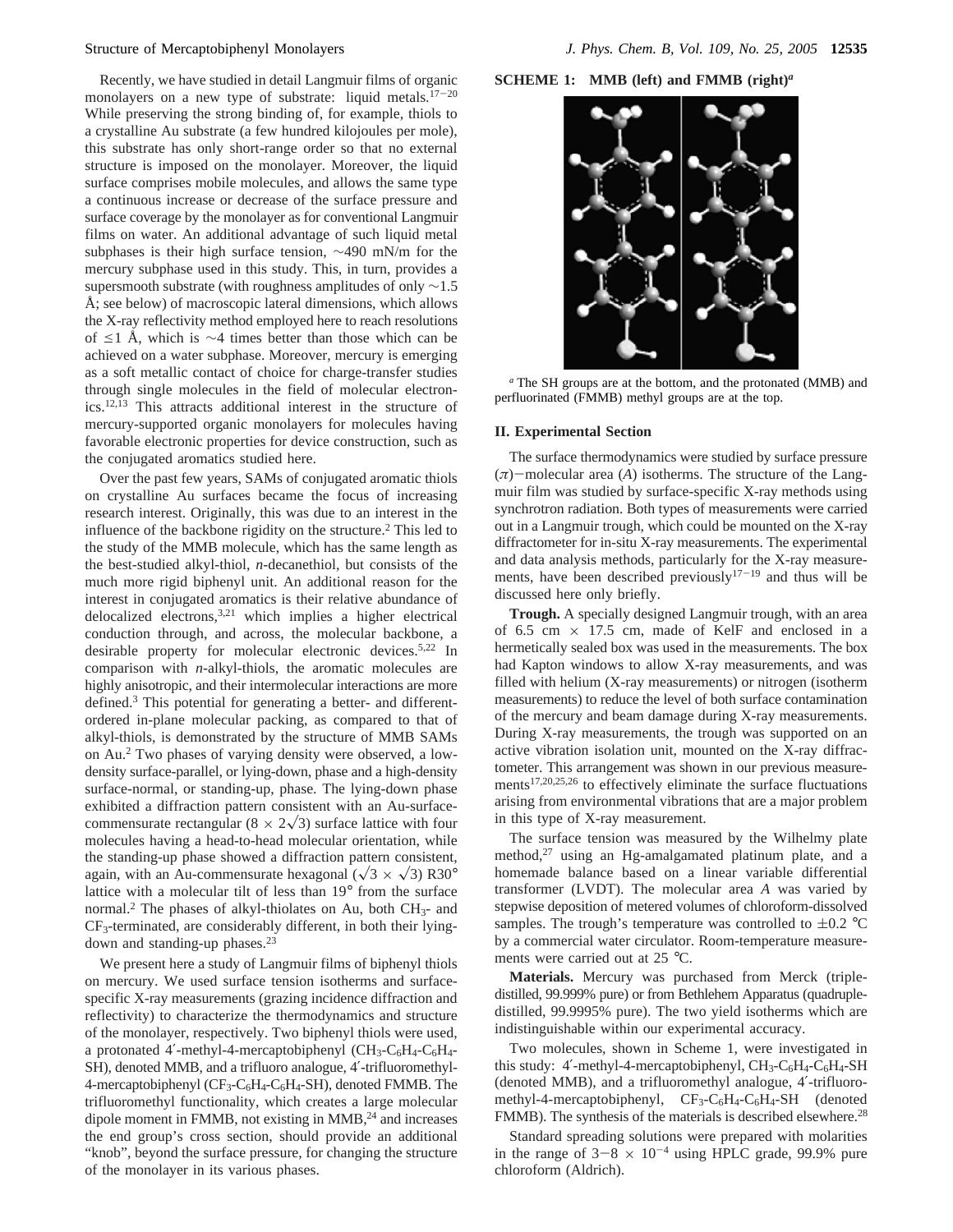

**Figure 1.** Diagram of the surface-specific X-ray diffraction geometry. For a discussion, see the text.

**Isotherm Measurements.** The surface thermodynamics were studied by surface pressure  $(\pi)$ -molecular area (A) isotherm measurements. Here  $\pi = \gamma_{\text{Hg}} - \gamma$ , the difference in surface<br>tension between the bare ( $\gamma_{\text{Hg}} \approx 490$  mN/m) and the filmcovered  $(\gamma)$  surface. *A* is the nominal area per molecule as calculated from the number of molecules deposited on the surface and the trough area. For the in-plane-ordered phases of the film, an accurate value for *A* can be derived from the unit cell dimensions determined from the X-ray measurements. This molecular area is denoted in the following by *A*x.

As a well-sealing movable barrier is difficult to construct for a mercury subphase,29 the molecular area *A* was reduced by stepwise deposition of additional solution onto the surface, rather than by the conventional method of barrier compression. Each step consisted of  $3-5$   $\mu$ L, deposited using an adjustable microsyringe. This is equivalent to an increase of  $5-25 \times 10^{-4}$ molecules/ $\AA^2$  per step (depending on the concentration of the solution) in the areal density of the molecules. The surface tension variation following each deposition was monitored, and the next step was carried out only after *γ* has been observed by eye to relax to a roughly constant value. These relaxation times varied from ∼30 s at low areal densities to ∼250 s at high areal densities.

**X-ray Measurements.** The structure of the Langmuir films was studied in situ on the trough with subangström resolution using surface-specific X-ray techniques. The X-ray measurements were carried out at the Harvard BNL Liquid Surface Diffractometer at National Synchrotron Light Source (NSLS) at beamline X22B, with X-ray wavelengths  $\lambda = 1.539$  and 1.523 Å.

The geometry used for the X-ray measurements is shown in Figure 1. The incident rays have a wavevector **k**in. The detector selects a beam with a diffracted wavevector  $\mathbf{k}_{out}$  according to its spatial position, and integrates the intensity over its angular acceptance range (i.e., its angular resolution). The momentum transfer, **q**, is then given by  $\mathbf{q} = \mathbf{k}_{out} - \mathbf{k}_{in}$ , where  $|k_{in}| = |k_{out}|$  $= 2\pi/\lambda$ . The surface-normal,  $q_z$ , and surface-parallel,  $q_r$ , components of **q** are

$$
q_{z} = k_{\rm in}(\sin \alpha + \sin \beta) \tag{1.1}
$$

$$
q_{\rm r} = k_{\rm in} \sqrt{\cos^2 \alpha + \cos^2 \beta - 2 \cos \alpha \cos \beta \cos 2\theta}
$$
 (1.2)  
Several types of measurements have been carried out.

(1) X-ray reflectivity  $(XR)$  measurements,<sup>30</sup> where the ratio of intensities of the incident and specularly reflected rays,  $R(q_z)$ , is measured. This is done by varying the incidence angle under the conditions that  $\alpha = \beta$  and  $\theta = 0$ . In this geometry, the wave vector transfer is normal to the surface:  $q_z = (4\pi/\lambda) \sin$  $\alpha \neq 0$  and  $q_r = 0$ .  $R(q_z)$  provides information about the surfacenormal structure of the Langmuir film, i.e., its surface-normal electron density profile, its layer thickness, and its surface roughness.<sup>31</sup>

(2) Grazing incidence diffraction (GID), which measures the intensity diffracted at a surface-parallel angle 2*θ* away from the incidence plane for a fixed incidence angle  $\alpha < \alpha_c$ , where  $\alpha_c$  is the critical angle for total external reflection of X-rays.<sup>31</sup> In this case  $q_r \neq 0$ , and the detected intensity is integrated over the surface-normal  $q_z$  acceptance range of the detector. GID provides information about the surface-parallel structure of the film. Crystalline order will produce Bragg diffraction peaks at *q*<sup>r</sup> (or 2*θ*) positions just like in conventional crystallography of three-dimensional (3D) crystals.

(3) Bragg rods (BR), which are the surface-normal (i.e.,  $q_z$ ) distributions of the diffracted intensity at the peak positions in the GID pattern. In that case,  $q_r \neq 0$  is fixed and  $q_z$  is scanned. BR provide information about the molecular tilt and its azimuthal direction, and the length of the part of the molecule which gives rise to the particular BR.

The XR was measured in our case by a point detector (i.e., an NaI scintillation detector having a single rectangular slit in front of it), and the GID and BR are measured simultaneously using a linear position sensitive detector (PSD), aligned along the surface normal. A Soller slit, positioned in front of the PSD, provided a horizontal resolution  $\Delta q_r$  of 0.017 Å<sup>-1</sup>. For a GID scan, a full  $q_z$ -resolved rod is measured at each  $q_r$  position, and this allows the construction of an equal-intensity contour plot that describes the diffracted intensity landscape in the  $(q_r, q_z)$ plane. This provides an excellent overview of the film's structure, and allows easy differentiation of features originating in the qausi-2D film from those that originate in the few small 3D crystallites that may form within the film, particularly at high surface coverages that are close to film collapse.

To minimize beam damage, an automatic shutter was employed to block the beam at all times other than the actual counting period at each point. This, and periodic translations of the trough in the beam-normal direction, particularly during the longer, higher-flux, GID measurements, provided reproducible results free from beam-generated damage to within the accuracy of our measurements.

### **III. Results**

**Pressure**-**Area Isotherms.** The *<sup>π</sup>*-*<sup>A</sup>* isotherms of MMB and FMMB on mercury, measured at 25 °C, are shown in Figure 2. They are qualitatively similar. As *A* is reduced from ∼300  $\AA^2$ /molecule, both show (a) a flat, near-zero region for  $A >$ 100 Å<sup>2</sup>/molecule, (b) a fast rise to  $\pi \approx 30-40$  mN/m at  $A \approx$ 70 Å<sup>2</sup>/molecule, (c) a plateau at  $\pi \approx 30-40$  mN/m down to *A*  $\approx$  35-40 Å<sup>2</sup>/molecule, and finally (d) a fast rise below this *A* to film collapse at  $A \approx 20 \text{ Å}^2/\text{molecule}$  and  $\pi \approx 60-80 \text{ mN/m}$ . On the basis of our recent measurements on Langmuir films of fatty acids,<sup>17</sup> alkanes,<sup>18</sup> alcohols,<sup>19</sup> and alkyl-thiols<sup>20</sup> on mercury, and on the basis of the X-ray results discussed below, these four regions can be identified as (a) a 2D gas of lying-down molecules, (b) a single layer of condensed lying-down molecules, (c) a coexistence of lying-down and standing-up molecules, and (d) a monolayer of standing-up molecules. We now discuss these regions in some detail.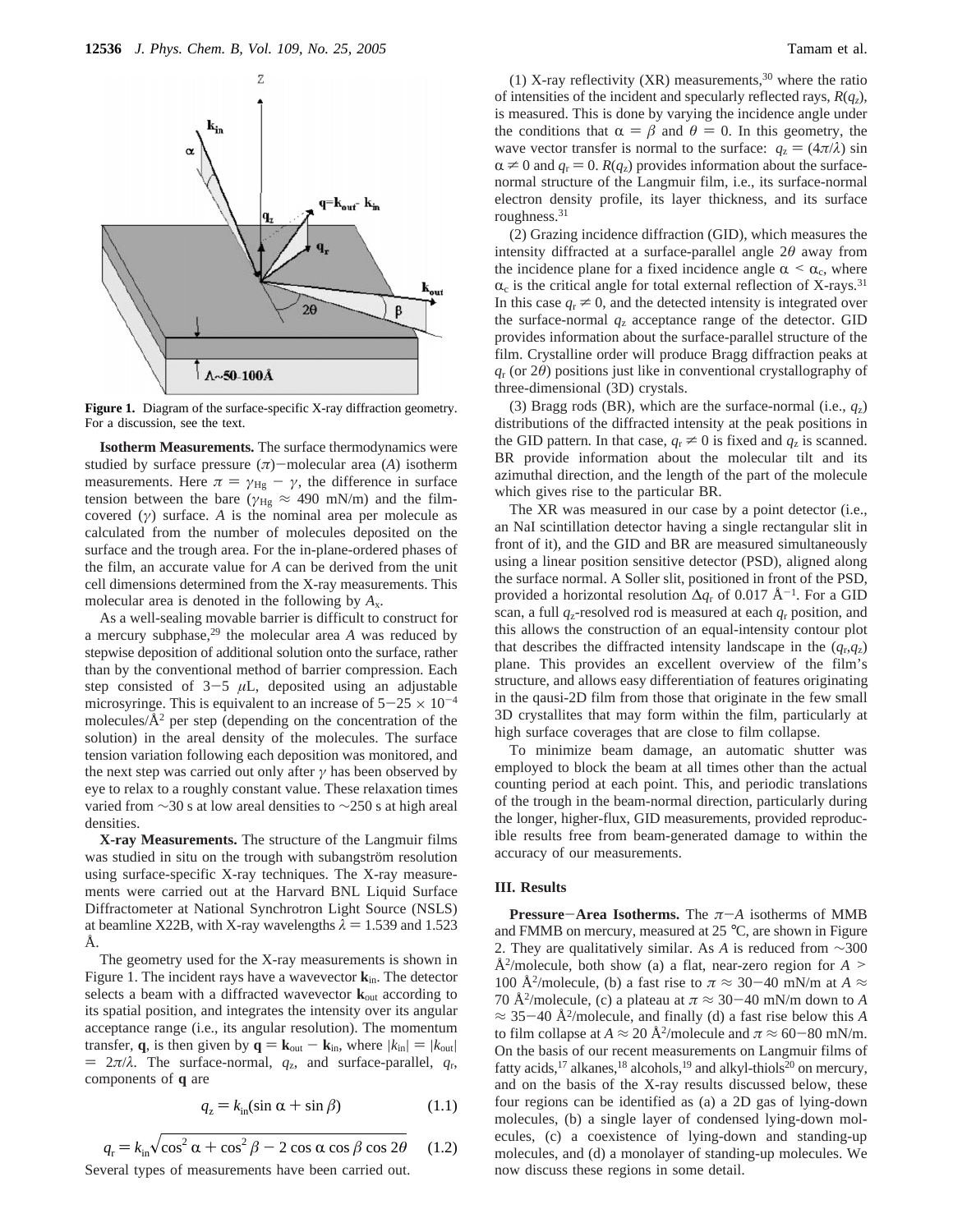

**Figure 2.** Surface pressure  $(π)$  - molecular area  $(A)$  isotherms of MMB and FMMB on mercury. A fit to the Vollmer equation, the isotherm of a gas of hard disks (dashed lines), yields exclusion areas  $A_0 = 63.5$  $\AA^2$ /molecule for MMB and  $A_0 = 73 \text{ Å}^2$ /molecule for FMMB.

The reduction of the molecular area *A* from ∼220 to ∼100  $A<sup>2</sup>/molecule$  results in only a few millinewtons per meter increase in the surface pressure, as expected for a dilute 2D gas. Reducing A to below 100  $\AA^2$ /molecule results in a very steep rise in the surface pressure from  $\pi \approx 6$  mN/m at ~100 Å<sup>2</sup>/molecule to  $\pi \approx 35$  mN/m at ~65 Å<sup>2</sup>/molecule. These fastincreasing parts of the isotherms are very well fitted by the Vollmer equation for a 2D gas of hard spheres  $\pi(A - A_0)$  =  $k_B T$ , where  $k_B$  is the Boltzmann constant and  $A_0$  is the exclusion area due to the finite size of the sphere. The fits are shown as dashed lines in Figure 2 and yields exclusion areas  $A_0 = 63.5$  $\AA^2$ /molecule for MMB and  $A_0 = 73 \AA^2$ /molecule for FMMB.

The *A*<sup>0</sup> value of MMB is very close to the calculated area of the molecule, 65  $\AA^2$ , obtained from the 13.4  $\AA$  calculated length of the molecule2,32 (see below), and the 4.8 Å average between the widths of lying-down (6.3 Å) and standing-up (3.3 Å) phenyl rings. This average is in line with the 90°-rotated conformation of the two phenyls, found here (see below) and on Au(111). *A*<sup>0</sup> of MMB is also close to the value of 57.7  $\AA^2$ /molecule found by Leung et al.<sup>2</sup> for the single striped phase observed in their X-ray study of vapor-deposited MMB on  $Au(111).<sup>2</sup>$  In this phase, the molecular long axis is aligned parallel to the surface, with one phenyl ring lying flat on the surface, and the other rotated (around the molecular long axis) at an angle away from it. Although this phase was not found in the STM study of liquid-adsorbed MMB on Au(111) by Azzam et al.,  $32$  their striped  $\beta$  phase yields 72 Å<sup>2</sup>/molecule, not too far from the present *A*0. In this phase, the molecules are found to lie flat on the surface. The coincidence of  $A_0$  with these values and with the calculated area of the molecule implies therefore that the rise in the isotherm near  $A_0$  is due to the close packing of a monolayer of flat-lying molecules for both MMB and FMMB. This conclusion is supported by the X-ray measurements detailed below.

The onset of the plateau at *A*≈60 Å2/molecule for MMB and *A*≈70 Å2/molecule for FMMB marks the completion of a densely packed single layer (SL) of lying-down molecules, and the onset of the coexistence range between standing-up and lying-down phases. With further decreases in *A*, increasingly more of the molecules stand up, until a pure standing-up phase is obtained at the onset of the steep rise at *A* values of *A*≈30 Å2/molecule for MMB and *A*≈40 Å2/molecule for FMMB. The steep rise indicates low compressibility, as expected from the condensed solid 2D phase at these low areas per molecule, which are close to those found for the standing-up phases of fatty



**Figure 3.** (a) Measured Fresnel-normalized X-ray reflectivity curves of MMB (O) and FMMB ( $\triangle$ ) on mercury, with box model fits (-). Curves are shifted vertically by 0.4 each for clarity. The inset shows the same for a bare Hg surface. (b) Surface-normal electron density profiles derived from the fits in panel a. MMB and FMMB results are shown as solid and dashed lines, respectively. The Hg surface is at *z*  $= 0$ , with  $z \ge 0$  pointing into the liquid. Curves are shifted by 0.7 for clarity. Numbers in parentheses are the nominal molecular areas in  $\AA^2$ / molecule.

acids<sup>17</sup> and alcohols<sup>19</sup> on mercury and on water.<sup>1</sup> The X-ray measurements discussed below support the inferences in these paragraphs, and show that long-range order indeed exists in the pure standing-up phases of both molecules.

Finally, we note that very high surface pressures can be achieved in these monolayers on mercury, before the pressure causes the film to collapse. The values found here, and in particular that of FMMB, 80 mN/m, are ∼20 mN/m higher than even those found for alkanethiols on mercury<sup>20</sup> and ∼40 mN/m higher than those found for Langmuir films on aqueous subphases.<sup>1</sup> This is partly due to the strong attraction of the film to the mercury surface and partly to the strong chemical bond, of a few hundred kilojoules per mole, between the sulfur of the headgroup and the underlying mercury, none of which exist on aqueous subphases. The area per molecule observed in the isotherms at collapse,  $\sim$ 20 Å<sup>2</sup>/molecule, is consistent with our X-ray results below, the value of  $\sim$ 22 Å<sup>2</sup>/molecule measured by X-rays by Leung et al.<sup>2</sup> for the hexagonal standing-up phase, and the same value measured using STM by Azzam et al.<sup>32</sup> for the  $\chi$  and  $\epsilon$  phases for MMB on Au(111).

To confirm the conclusions derived from the isotherms, and detect possible lateral order within the film, we have carried out surface-specific X-ray measurements, which will be described in the next section.

**X-ray Reflectivity.** Figure 3a shows a selection of the Fresnel-normalized XR curves (circles) measured at the indicated coverages, along with their model fits (lines), for MMB (solid line) and FMMB (dashed lines). The XR curves shown, two for each of the two molecules, were measured at the onset of the plateau and in the low-*A*, fast-rising regions of each of the two isotherms shown in Figure 2.

A rough estimate of the structure in the surface-normal direction can be obtained from the period of the modulations,  $\Delta q_z$ , in these curves, which are related to the layer thicknesses, *D*, of the corresponding films by the equation  $\Delta q_z = 2\pi/D$ . The amplitude of the modulations depends on the electron density differences among the gas phase, the surface layer, and the bulk and also on the interfacial roughness.33 For the two low densities, 63 (MMB) and 73 Å2/molecule (FMMB), ∆*q*<sup>z</sup>  $\approx$  0.9 Å<sup>-1</sup>, which yields a *D* $\approx$ 6.9 Å. This value is considerably less than the calculated length of the molecule, (13.4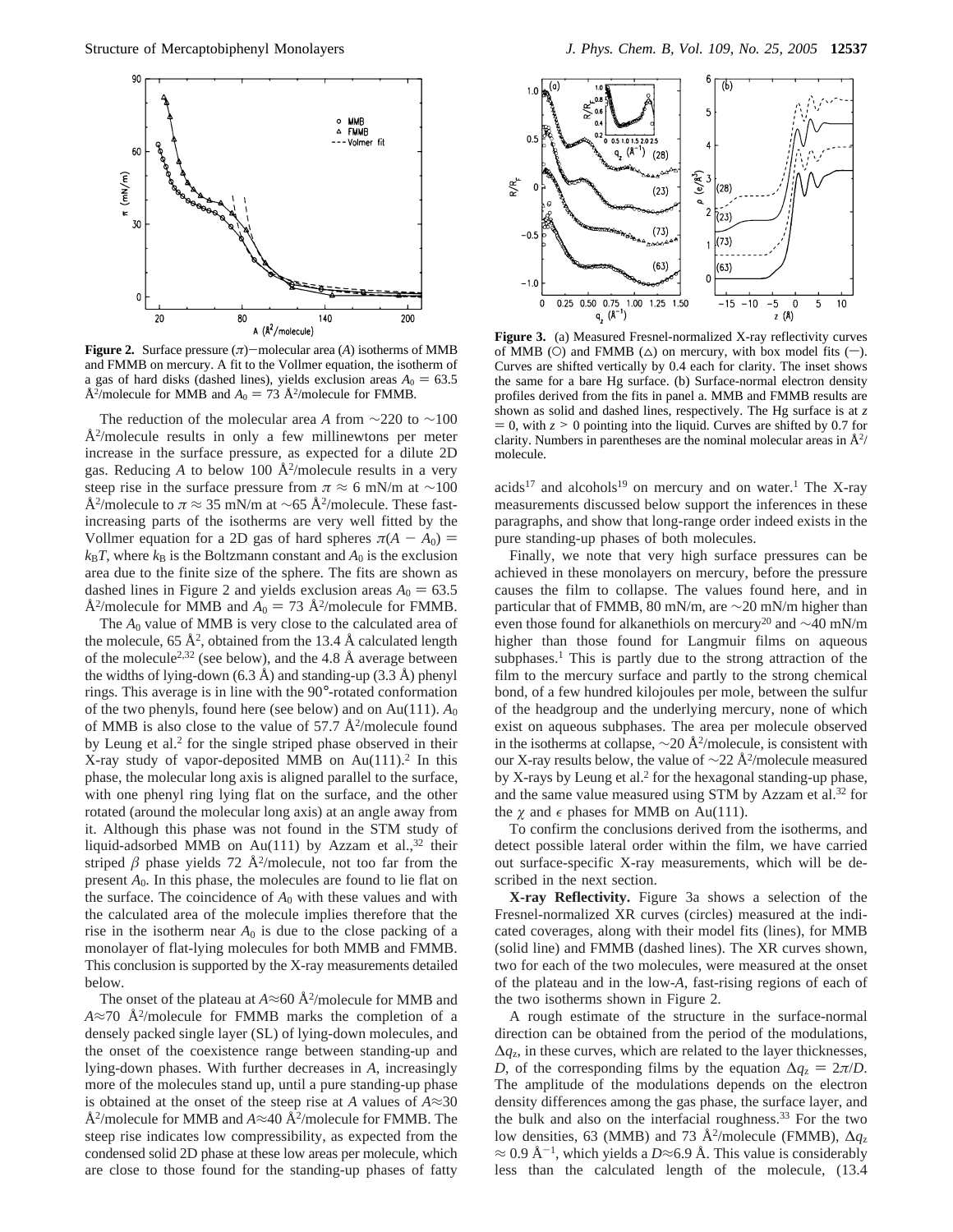Å), but is not too far from the 6.3 Å diameter of the phenyl ring, which is the width of the molecule. This implies that at this coverage the molecules do not stand up and their long axis should be parallel to the surface, or nearly so. For the high densities, 23 (MMB) and 28 Å<sup>2</sup>/molecule (FMMB),  $\Delta q_z \approx 0.47$ Å<sup>-1</sup>, which yields a  $D \approx 13.4$  Å. This value corresponds well to the expected molecular length, 13.4 Å, obtained when adding to the 10.4 Å "S-to-methyl-C" length of the molecule<sup>2,32</sup> the S-Hg bond length of approximately<sup>34</sup> 2.5 Å and the 0.5 Å "methyl-C-to-topmost-H" bond length,<sup>35</sup> projected onto the molecular axis. The correspondence of these values indicates that at these coverages the molecules are oriented with their long axis roughly normal to the surface. These estimated values confirm, therefore, the conclusions derived above from the isotherms that the low-coverage and high-coverage phases comprise lying-down and standing-up molecules, respectively. These estimates are, however, rather rough, particularly for the lying-down phase where the modulation period is difficult to determine since only two minima are observed in the XR curves. A more accurate determination of the structure requires detailed modeling. The best fits by the model constructed as detailed below are shown in Figure 3a in lines, with the corresponding surface-normal density profiles plotted in Figure 3b. These fits confirm the conclusions derived here and provide additional details of the structure.

The box model employed here to describe the surface-normal electron density profile is identical with that used in previous studies.17-<sup>20</sup> It consists of eight "boxes": a single box of constant electron density for each molecular overlayer (a single layer in this study) and seven boxes to represent the surfacelayered mercury subphase. Each box has a width, a constant electron density, and a roughness at its interfaces with the adjacent boxes. For the overlayer box, the electron density was calculated by dividing the number of electrons in the molecule by the molecular volume. For the standing-up phases, the X-ray GID measurements provide accurate dimensions for the unit cell, and thus, the molecular volume can be calculated accurately. For the disordered lying-down phase, where no GID peaks are found, this volume was calculated from the dimensions of the molecules, and slight variations were allowed so that good fits could be obtained. The basic features of the model for the Hg subphase were determined from our previous studies of Langmuir films on mercury.<sup>17-20</sup> The width of the topmost box (representing the thickness of the film) was varied in the fit, either as a free fit parameter or, when strongly correlated with other fit parameters, as a fixed, but changing, value in an iterative series of fits. The widths of the seven boxes representing the layered density profile of the mercury subphase were fixed at 1.3 Å, half the atomic layer spacing at the mercury surface.<sup>20,25</sup> All interfacial roughness values between these boxes were taken to be constant at  $0.7 \text{ Å}$ . The electron densities of the boxes were varied, except for that of the first box, which was fixed at  $5.5 \pm 0.2$  e/Å<sup>3</sup>, an average of numerous trial fits for different reflectivity curves. The mercury's bulk electron density (the last box) was also kept fixed at the value of 3.25  $e/\tilde{A}^3$  calculated from the known mass density of mercury at room temperature. These procedures were found in previous studies of Langmuir films on mercury<sup>17-20</sup> to yield very good fits, and consistent, physically reasonable results. They were, therefore, adopted here as well. As can be observed in Figure 3, this model provides excellent fits to the present data as well, over a broad  $q$ <sub>z</sub> range and 8-9 orders of magnitude in the reflectivity,  $R(q)$ .

The density profiles derived from the fits are shown in Figure 3b, with  $z = 0$  taken at the position of the mercury-film

**TABLE 1: Nominal Coverages,** *A***, Calculated from the Amount of Material Deposited, Layer Thicknesses,** *d***, and Roughnesses of the Molecule**-**Air (***σ***molecule) and Mercury**-**Molecule (***σ***Hg) Interfaces***<sup>a</sup>*

| molecule    | $A(\AA^2)$ | d(A)      | phase | $\sigma_{\text{molecule}}(\check{A})$ | $\sigma_{\text{He}}(\text{A})$ |
|-------------|------------|-----------|-------|---------------------------------------|--------------------------------|
| <b>MMB</b>  | 63         | 4.9(1.2)  | SL    | 1.2(0.5)                              | 1.3(0.5)                       |
|             | 23         | 13.5(0.5) | МL    | 1.7(0.3)                              | 1.9(0.3)                       |
| <b>FMMB</b> | 73         | 4.9(1.2)  | SL    | 0.9(0.5)                              | 1.6(0.5)                       |
|             | 28         | 14.1(0.5) | МL    | 1.2(0.3)                              | 2.1(0.3)                       |
|             |            |           |       |                                       |                                |

*<sup>a</sup>* SL represents the single-layer phase of lying-down molecules and ML the monolayer of standing-up molecules. Numbers in parentheses are estimated uncertainties.

interface, and the positive *z*-axis pointing into the subphase. The previously detected<sup>25</sup> surface layering peak of mercury is observed at  $q_z \approx 2.2 \text{ Å}^{-1}$  in the bare mercury reflectivity curve in the inset of Figure 3a. The fit results are summarized in Table 1. The fits yield a surface roughness value in the range of 1.3  $\pm$  0.5 Å. A slightly larger value, 1.7  $\pm$  0.5 Å, is obtained for the film-mercury interface. Both are close to the roughness of the bare mercury free surface.25

The MMB fit at  $A = 63 \text{ Å}^2/\text{molecule}$ , the onset of the plateau, yields a layer thickness *d* of 4.9 Å and an electron density  $\rho_e$  of 0.3  $e/\AA$ <sup>3</sup>. This *d* value agrees very well with the average of the diameter (6.3 Å) and thickness (3.3 Å) of the phenyl ring,<sup>2</sup> discussed above, suggesting that one phenyl ring lies flat while the other is rotated by ∼90° and stands on its side. This molecular conformation is found also for the stripe phase of MMB on Au,<sup>2</sup> where the molecular area is somewhat smaller  $(57.7 \text{ Å}^2/\text{molecule})$ . This conclusion is valid also for FMMB, for the same reasons. Note, however, that the small thickness of this layer, which results in only a single Kiessig fringe being measurable in the reflectivity curve, renders the uncertainty in this value relatively large. The situation is much improved in the standing-up phase, where more fringes could be measured.

The MMB fit at  $A = 23 \text{ Å}^2/\text{molecule}$  yields a uniform film with a thickness *d* of 13.5 Å and an electron density  $\rho$  of 0.35  $e/\AA$ <sup>3</sup>. This *d* agrees well with the extended "terminal-H-to-Hg" length of a surface-normal aligned molecule of MMB, indicating that at this coverage the MMB molecules are aligned along the surface normal. However, since the apparent film thickness derived from the XR measurements has a cosine dependence on the molecular tilt, a small tilt from the vertical cannot be excluded. Indeed, the GID measurements discussed below reveal such a tilt of ∼14°. This changes the model thickness by only 0.4 Å, which is within the error bar of the XR model fits.

The electron density obtained from the fit,  $\rho_e = 0.35 \text{ e}/\text{\AA}^3$ coincides with the calculated  $\rho_e$ (calcd) = 104/(21.9 × 13.5) =0.35 e/ $\AA^3$ , where we used the molecular area  $A_x = 21.9 \text{ }\AA^2$ / molecule, obtained below from the GID measurements for this ordered phase, the length  $d = 13.5$  Å obtained here from the XR measurements (see Table 1), and the 104 electrons of the molecule.

For FMMB at  $A = 28$   $\AA$ <sup>2</sup>/molecule the XR fit yields a thickness  $d = 14.1$  Å and an electron density  $\rho_e = 0.38 \text{ e}/\text{\AA}^3$ , which agrees well with a calculated length of 14.2 Å. This length includes the S-Hg bond length<sup>34</sup>, 2.5 Å, the S-to-methyl-C distance of<sup>2,32</sup> 10.4 Å, and an axis-projected length of<sup>36</sup> 1.3 Å for the "methyl-C-to-topmost-F" distance plus the van der Waals radius of the topmost F. The value of the electron density,  $\rho_e$  = 0.38 e/ $\AA^3$ , agrees with that calculated from  $d = 14.2 \text{ Å}$ , the molecular area  $A_x = 24.2 \text{ Å}^2$  derived below from the GID measurements, and the 130 electrons of the molecule, yielding  $\rho_{\rm e}$ (calcd) = 130/(24.2 × 14.2) = 0.38 e/Å<sup>3</sup>.

**Grazing Incidence Diffraction.** The GID measurements reveal no in-plane order in the low-coverage, lying-down phases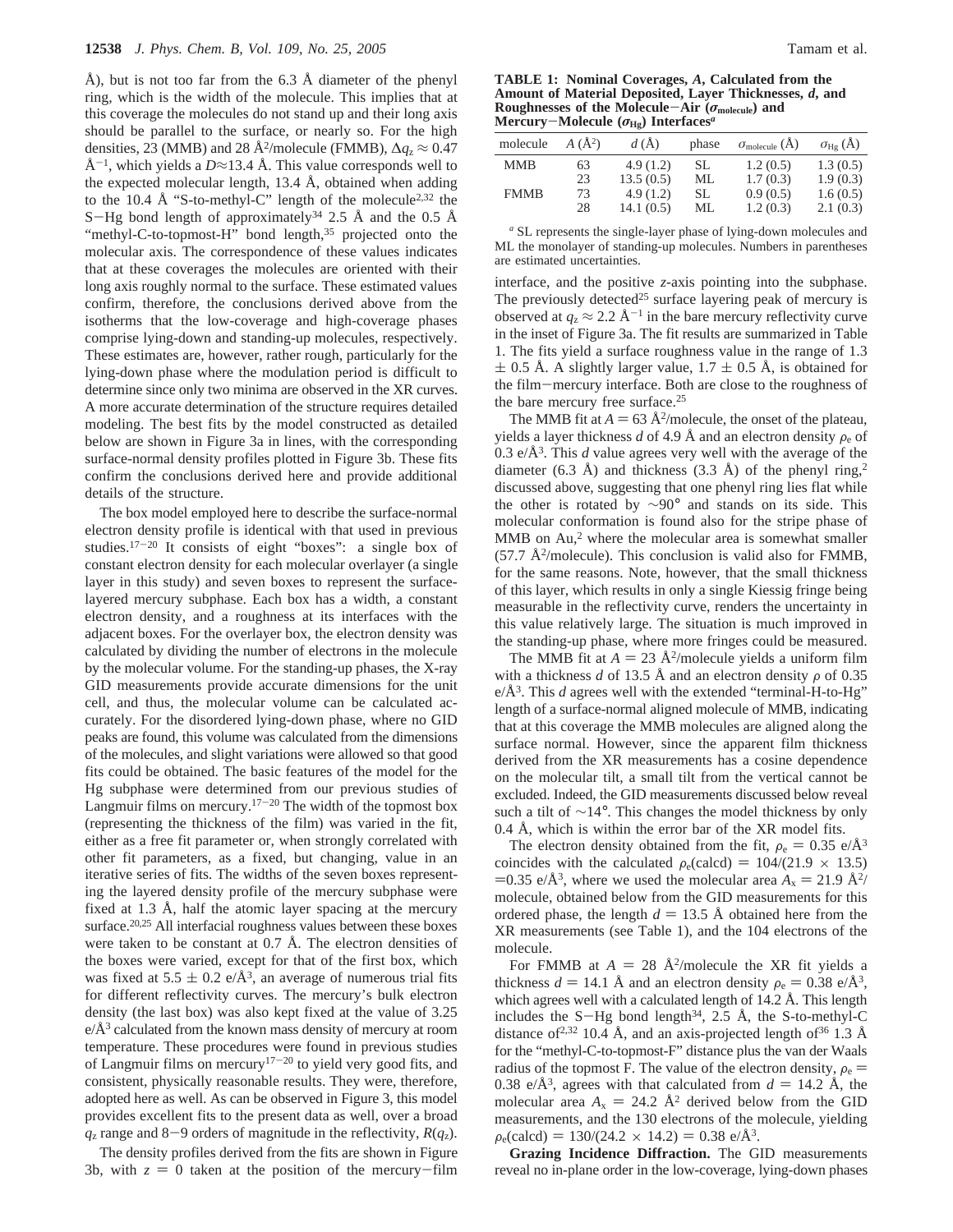

**Figure 4.** Measured ( $\circ$ ) and model-fitted ( $\circ$ ) GID (a) and BR (b and c) for the standing-up phase of MMB at room temperature. The inset of panel a shows the body-centered rectangular unit cell derived from the GID pattern in panel a.

of either the MMB or the FMMB. For the high-coverage, standing-up phases, different order is found for MMB, which exhibits a body-centered 2D unit cell, and FMMB, which exhibits a weak 2D hexagonal packing. We now discuss these results separately for the two materials.

*MMB.* The GID scan for MMB spanned the range of 0.3 <  $q_{\parallel}$  < 1.73 Å<sup>-1</sup>. As shown in Figure 4a, the high coverage, standing-up phase of MMB at a nominal  $A = 30 \text{ Å}^2/\text{molecule}$ and  $T = 25$  °C exhibits two GID peaks:  $q_{\parallel} = 1.384 \text{ Å}^{-1}$  and  $q_{\parallel} = 1.600 \text{ Å}^{-1}$ . The  $q_{\parallel} = 1.384 \text{ Å}^{-1}$  peak appears immediately after deposition of a new film on the mercury surface. However, the  $q_{\parallel} = 1.600 \text{ Å}^{-1}$  peak was only observed ∼5 h after the film deposition. No further changes were observed in the GID pattern after this period. A single GID peak indicates a hexagonal phase, which can be represented alternatively by a body-centered rectangular unit cell with dimensions of 5.24 Å  $\times$  5.24 $\sqrt{3}$  Å with two molecules per unit cell. This yields  $A_x$  $=$  23.8 Å<sup>2</sup>/molecule, which is ∼10% larger than the molecular area of the same molecule on Au(111), at the same nominal coverage.2

On the other hand, the two peaks observed 5 h after deposition can only be indexed in terms of a body-centered rectangular unit cell that is shown in the inset of Figure 4a. The two GID peaks are the lowest-order nonvanishing [i.e., even  $- (h + k)$ ] peaks, (11) and (02), in a body-centered 2D rectangular cell with dimensions of 5.56 Å  $\times$  7.85 Å with two molecules per unit cell, i.e.,  $A_x = 21.8$  Å<sup>2</sup>/molecule. While it is possible to assign the time-dependent change observed in the GID pattern to a structural transition from a hexagonal to a rectangular cell, it is more likely that only one phase is observed at all times, and the absence of the  $q_{\parallel} = 1.600 \text{ Å}^{-1}$  peak is due to the selforganization time of the crystalline domains. This is further supported by the fact that the single BR that was measured for the (11) peak  $\sim$ 2 h after deposition, when the (02) peak was still not observed, is very similar, albeit within a large scatter due to its low intensity, to that shown in Figure 4b: it peaks at  $q_z \approx 0.3 \text{ Å}^{-1}$ . For a hexagonal packing, surface-normal molecules, showing a BR peaking at  $q_z = 0$  Å<sup>-1</sup>, similar to that in Figure 4c, would have been expected. Note also that the (11) peak at 1.384  $\AA^{-1}$  is 4 times degenerate while the (02) peak at 1.600  $\AA^{-1}$  is only doubly degenerate. Thus, at the early stages of the self-organization of the crystalline domains, when the domains are still small and thus scatter weakly, the stronger (11)  $q_{\parallel} = 1.384 \text{ Å}^{-1}$  peak is observed, while the weaker (02)

 $q_{\parallel} = 1.600 \text{ Å}^{-1}$  peak is still too weak to observe. With time, as the crystalline domains grow, the intensity of the diffraction peaks also grows, and the (02)  $q_{\parallel} = 1.600 \text{ Å}^{-1}$  peak becomes observable. This trend of increasing intensity was indeed observed on the (11) peak with a half-intensity lifetime of roughly 1.5 h.

We focus now on the characteristics of the two peaks in the equilibrium phase observed ∼5 h after film deposition. The indexing of these peaks as (11) and (02) implies an intensity ratio of  $I(1.384) \approx 2I(1.600)$ , as indeed observed in Figure 4. The molecular area, 5.56 Å  $\times$  7.85/2 Å = 21.8 Å<sup>2</sup>/molecule, is very close to that found for SAMs of MMB on Au.2 The 5.56 Å length of lattice vector **a** is almost commensurate with the 3.18 Å lateral interatomic distance of the mercury atoms at the surface:  $5.56/3.18 \approx \sqrt{3}$ . A similar correspondence with the Hg-Hg atomic distance at the surface was also found for alkylthiols on mercury, where the Hg-commensurate length of **a** remains constant upon increasing the length of the alkyl chain, and hence also the length of the second lattice vector **b**. <sup>20</sup> The similarity between the structures of alkyl-thiols and the biphenylthiols on mercury highlights the dominant influence of the thiol group's strong affinity for the mercury in determining the structure. The main difference between the structures is that the thiol headgroups of the alkyl-thiols form a noncentered unit cell, indicated by the appearance of odd  $-(h + k)$  GID peaks, due to the binding of two headgroups in each unit cell to a single mercury atom.<sup>20</sup> By contrast, the absence of such odd  $(h + k)$  peaks here indicates that no such bonds occur for MMB.

The fwhm of the GID peaks is  $\Delta q_{\parallel} \approx 0.018 \text{ Å}^{-1}$  which is close to the resolution limit  $\Delta q_{\parallel \text{res}} = 0.017 \text{ Å}^{-1}$ . This yields, through the Debye-Scherrer formula  $\xi = 2\pi/(\Delta q_{\parallel}^2 - \Delta q_{\parallel \text{res}}^2)^{1/2}$ ,<br>a large crystalline coherence length<sup>1</sup>  $\xi > 1000$  Å. This is a a large crystalline coherence length<sup>1</sup>  $\xi$  > 1000 Å. This is a characteristic of the herringbone-packed crystalline CS phase of Langmuir films on mercury<sup>19,20</sup> and on water,<sup>1</sup> while hexagonally packed rotator phases are found to have shorter coherence lengths, on the order of a few hundred angstroms only,1,17,19,20 similar to that found below for FMMB. This similarity implies a herringbone-like molecular packing for MMB, rather than a rotator one. This conclusion is further supported by the observation of an anisotropic expansion coefficient for MMB, another characteristic of the CS herringbone packing in Langmuir films, as discussed below, and the rather small area per molecule at this phase, which would hinder a free rotation of the molecules.

The Bragg rods measured at the two GID positions are shown in panels b and c of Figure 4, along with their fits to a rigidmolecule model having a uniform density and cross section along the molecular  $axis$ <sup>1,17,30</sup> The intensity distribution in the BR along *q*<sup>z</sup> is determined by the product of the molecular form factor and the structure factor of the 2D crystal. The Bragg rod is characterized by a sharp surface-enhancement peak at  $q_z$  = *q*<sup>c</sup> (known as the "Vineyard peak"37) on top of a broader distribution, the width of which is inversely proportional to the projection of the length of the molecule onto the surface normal. The *q*<sup>z</sup> position of the maximum of the broad distribution depends on the tilt of the molecules and its direction. For the MMB data shown in Figure 4, the BR peak positions are  $q_z^0$ 0.28 Å<sup>-1</sup> for the  $q_{\parallel} = 1.384$  Å<sup>-1</sup> GID peak and  $q_z^0 = 0$  Å<sup>-1</sup> for the  $q_y = 1.600$  Å<sup>-1</sup> GID peak. This combination indicates<sup>1</sup> for the  $q_{\parallel} = 1.600 \text{ Å}^{-1}$  GID peak. This combination indicates<sup>1</sup> a molecular tilt of  $\theta = \tan^{-1}\left\{q_z^0(11)/[q_0]^2(11) - q_0^2(02)/4\right\}^{1/2}$ <br>= 13.9° from the surface normal in the direction of a which is  $= 13.9^{\circ}$  from the surface normal in the direction of **a**, which is the nearest-neighbor (NN) direction. A fit of the measured BRs by a widely used model,  $17,19,30$  shown in lines in panels b and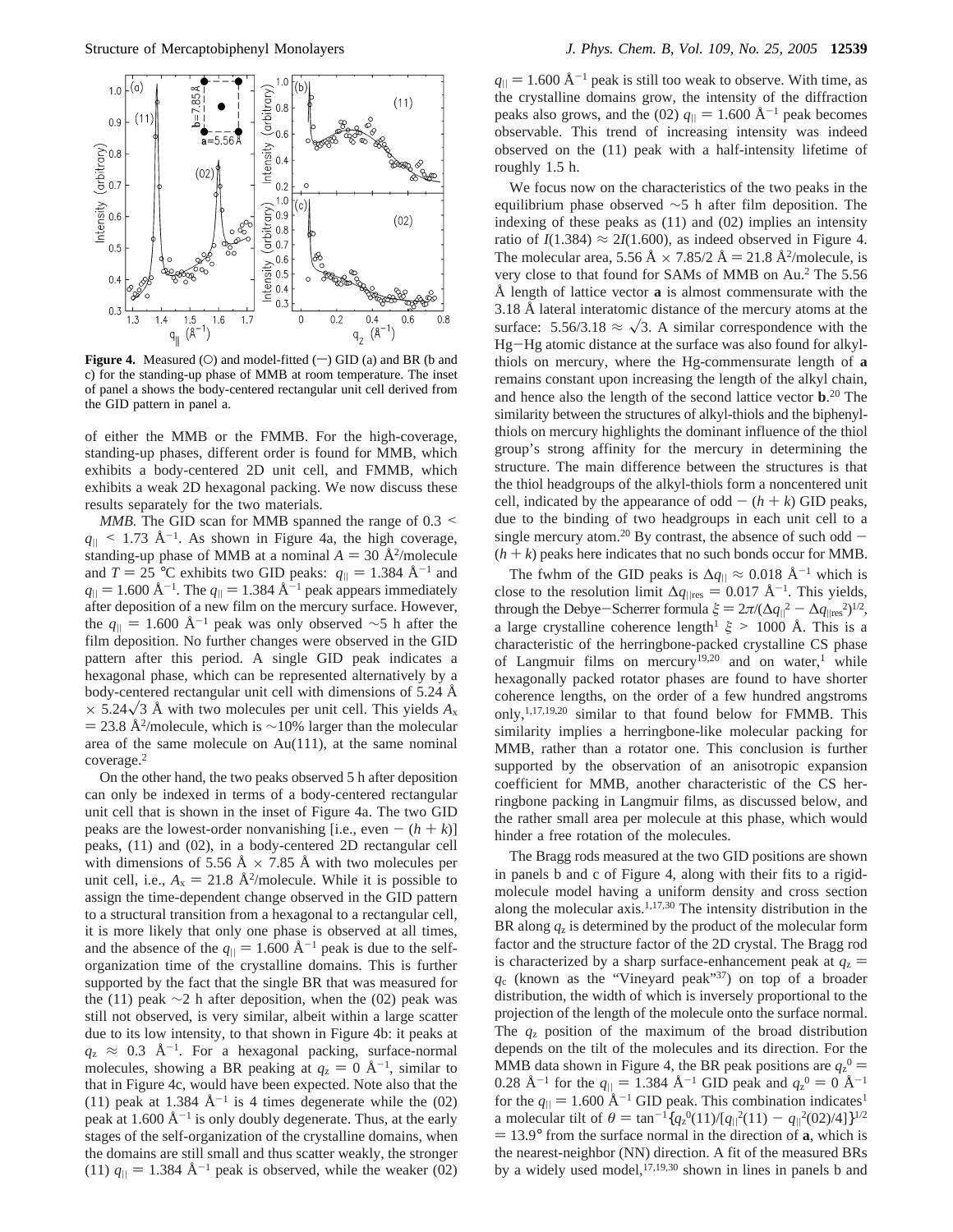

**Figure 5.** Measured (O) and model-fitted  $(-)$  GID (a) and BR (b) for the standing-up phase of the FMMB at room temperature. (c) Hexagonal in-plane order as represented by a centered rectangular unit cell of 5.29  $\AA \times 5.29\sqrt{3} \,\AA = 5.29 \,\AA \times 9.16 \,\AA.$ 

**TABLE 2: GID Peak Positions at the Indicated Temperatures for Hexacosanol, Tetracosanoic Acid, and MMB**

|                  |                | $C_{26}OH$ alcohol |                 | $C_{24}$ OOH fatty acid |                | <b>MMB</b>     |  |
|------------------|----------------|--------------------|-----------------|-------------------------|----------------|----------------|--|
| $T({}^{\circ}C)$ | (11)           | (02)               | (11)            | (02)                    | (11)           | (02)           |  |
| 10<br>25         | 1.515<br>1.511 | 1.689<br>1.676     | 1.516<br>1.512. | 1.712<br>1.688          | 1.386<br>1.384 | 1.606<br>1.600 |  |

c of Figure 4, agrees well with the measured BRs and supports the conclusions drawn from the peak positions.

*FMMB.* The high-coverage, standing-up phase of FMMB, at a nominal  $A = 25.7 \text{ Å}^2/\text{molecule}$ , exhibits only a single GID peak at  $q_{\parallel} = 1.372 \text{ Å}^{-1}$ , shown in Figure 5. This indicates a hexagonal phase, with a corresponding centered rectangular unit cell with dimensions of 5.29 Å  $\times$  5.29 $\sqrt{3}$  Å and  $A_x = 24.2$ Å<sup>2</sup>/molecule. The intensity of this peak is only  $\leq$ 10% of that of the (11) peak of MMB, shown in Figure 4. Moreover, the FMMB peak is much broader than the nearly resolution limited peaks of MMB. Its fwhm width, 0.050  $\rm \AA^{-1}$ , corresponds to a coherence length *ê* of only ∼110Å, as compared to the *ê* of  $>1000$  Å of MMB. The 10-fold lower  $\xi$  and 10% larger  $A_x$ lead to the conclusion that this phase is a rotator phase, in contrast with MMB, where the corresponding phase is a herringbone crystal.

The measured BR of FMMB at this coverage, shown in Figure 5b, peaks at  $q_z^0 = 0 \text{ Å}^{-1}$ , indicating that the molecules<br>are oriented along the surface normal and are untilted. The BR's are oriented along the surface normal and are untilted. The BR's fwhm and the model fit, shown in a line in Figure 5b, yield a surface-normal projected length of 14 Å for the ordered molecules. This value coincides, within the experimental and fit errors, with the value of 14.1 Å derived from the XR measurements and listed in Table 1, and the bond-lengths calculated value of 14.2 Å. These values support therefore the conclusion that the FMMB molecules are untilted. This is again in contrast with the tilted phase found for MMB at the corresponding nominal coverage *A*, as discussed above.

**Temperature Dependence.** A few temperature-dependent GID measurements were carried out for stable MMB films, i.e., more than 5 h after film deposition. These were done in the standing-up phase at a nominal  $A = 30 \text{ Å}^2/\text{molecule}$ . The peak positions that were obtained are summarized in Table 2, along with similar results obtained for two other Langmuir monolayers, tetracosanoic acid  $(C_{23}H_{47}COOH)^{17}$  and hexacosanol  $(C_{25}H_{53}$ - $COH$ <sup>19</sup> on mercury, in their standing-up phase. These two were selected since they exhibit in this temperature range a 2D crystalline herringbone  $CS$  phase,<sup>1</sup> like that argued above to exist for the standing-up phase of MMB.

Table 2 shows that the expansion coefficients of all three compounds are anisotropic. The length of the lattice vector **a** hardly changes with temperature, possibly because of its commensuration with the Hg-Hg surface distance mentioned above. By contrast, the length of the lattice vector **b** varies with temperature, yielding coefficients of expansion of  $\left(\frac{db}{dT}\right)/b$  $5 \times 10^{-4}$ ,  $9.5 \times 10^{-4}$ , and  $2.5 \times 10^{-4}$  K<sup>-1</sup> for the alcohol, the fatty acid, and MMB, respectively. The anisotropic expansion coefficient is a signature of the crystalline herringbone phase, while the rotator phases, e.g., tetradecanoic acid on mercury in the same temperature range,<sup>17</sup> exhibit isotropic expansion coefficients. The observation of anisotropy for MMB further supports the suggestion above that the standing-up phase of MMB is a crystalline herringbone *CS* phase.<sup>1</sup> It is interesting to note in Table 2 that the expansion coefficient of the MMB Langmuir film on Hg is 2-4-fold smaller than those of Langmuir films of the linear chain molecules on Hg. This indicates an intermolecular attraction of the biphenyl molecules which is stronger than that of the alkyl chains, resulting in an increased stiffness. The increased stiffness and stability of the MMB monolayer as compared to those of alkyl-thiols are also reflected in the significantly higher collapse pressure of the Langmuir film of MMB as compared to that of the chain molecules, and in the higher thermal stability of the MMB monolayer on Au, the melting temperature of which is ∼60 °C higher than that of a Langmuir film of an equal-length alkylthiol on the same substrate.2

#### **IV. Discussion**

Two important questions arise from the results presented above. (a) Why are the structures of the high-coverage phases of the apparently very similar MMB and FMMB molecules so different? (b) How do the results for Langmuir films of MMB and FMMB on liquid mercury compare with previous results for self-assembled monolayers of the same molecules on solid Au on one hand, and with those of Langmuir films of alkylthiols on liquid mercury on the other hand, and what are the molecular-level origins of the differences? We now discuss these questions in turn.

The only difference in structure between MMB and FMMB is the replacement of the methyl's hydrogens with fluorines. This apparently small change results, however, in a significant increase in the size of the terminal methyl group. Kim et al.<sup>38</sup> calculate for the terminal CH3 moiety of an alkyl-thiol chain a cross section of  $A_{\text{CH}_3}$  = 17.6 Å<sup>2</sup>. Replacing this terminal group with a CF<sub>3</sub> group increases the cross section to  $A_{CF_3} = 25.4 \text{ Å}^2$ .  $A_{\text{CH}_3}$  is much smaller than the area per molecule favored by the MMB molecule,  $A_x = 21.84 \text{ Å}^2/\text{molecule}$ , obtained above from the X-ray GID measurements, and hence, the terminal CH<sub>3</sub> does not impose packing constraints on the structure of MMB. By contrast,  $A_{CF_3}$  is 15% *larger* than the molecular area favored by the biphenyl moiety of the molecule, and hence imposes severe packing constraints on the in-plane structure. These constraints result in the molecular area of FMMB being  $A_x$  = 24.2  $\rm \AA^2$ /molecule, i.e., 11% larger than that of MMB. The packing frustrations due to the mismatch between the molecular areas preferred by the perfluorinated methyl and the biphenyl backbone result in the crystalline coherence length of FMMB being 10-fold shorter than that of MMB, as discussed above. As the close packing of the roughly spherical  $CF_3$  groups now dominates the in-plane order, a hexagonal phase is obtained for FMMB, rather than the rectangular packing favored by the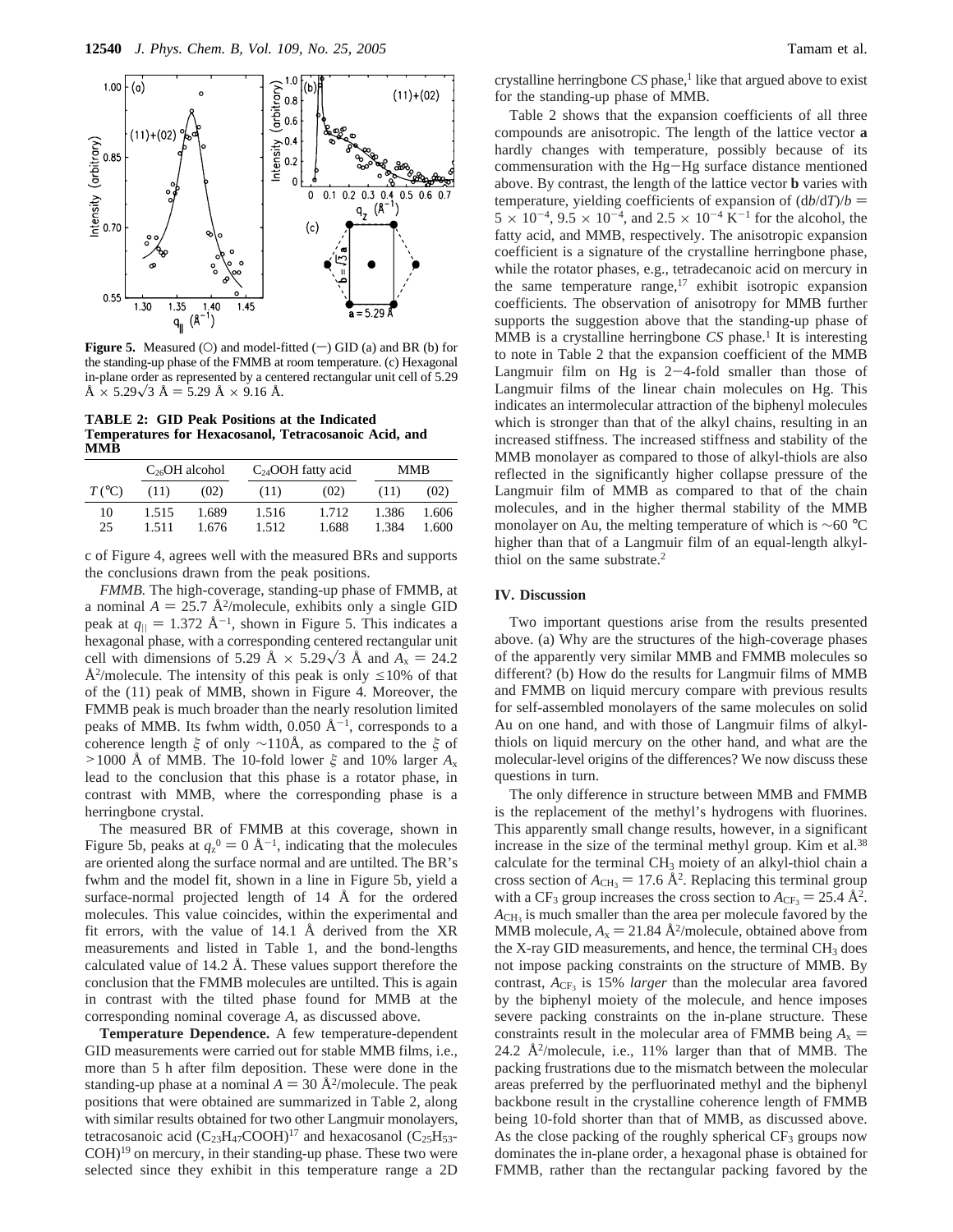platelike biphenyl backbone, which dominates the structure of the corresponding phase of MMB. We also note that the large electronegativity of the fluorine atoms should induce in the upper end of the FMMB molecule a significant dipole moment, which does not exist in the CH3-terminated MMB, similar to the dipole moment found for  $CF_3$ -terminated alkyl-thiols on Au.<sup>23,39</sup> The repulsion between the parallel-aligned dipoles of adjacent molecules may also contribute<sup>40</sup> to the packing frustration which reduced the crystallinity of the standing-up phase of FMMB.

 $X$ -ray measurements<sup>2</sup> on the lying-down phase of MMB on Au(111) reveal a striped phase having a long-range in-plane crystalline order with a distorted rectangular unit cell. A recent detailed STM study<sup>32</sup> at this coverage range resolved two different striped phases, with slightly different long-range ordered structures. On mercury, however, no GID peaks are observed for the corresponding phase of lying-down molecules, indicating that the coherence length of any order that may exist within the monolayer cannot exceed very few tens of angstroms, as for a liquid or an amorphous solid. In the absence of GID peaks, the only clue about the organization of the molecules at the surface in the lying-down phase is the exclusion area derived from the Vollmer equation fit to the fast increasing part of the isotherms, which yields  $A_0 = 63.5 \text{ Å}^2/\text{molecule}$ , as discussed above. Comparing this to the GID results of the striped phase of MMB on Au(111) which yields an area per molecule of 57.7  $A<sup>2</sup>/molecule$  leads to the conclusion that the lying-down phase of MMB and FMMB on mercury at  $A \approx 65$  (MMB) and 75  $A<sup>2</sup>/molecule (FMMB)$  is such that the molecular axis is surfaceparallel, with one phenyl ring lying flat on the mercury surface. However, the fact that the XR measurements yield a 4.9 Å layer thickness, larger than the  $3.3 \text{ Å}$  thickness of the ring, indicates that the second phenyl ring is rotated about the molecular axis; i.e., the dihedral angle between the planes of the two rings is non-zero, as indeed found for the striped phase of MMB on Au as well. Moreover, on Au the molecular axis of MMB was argued to be not fully parallel to the surface, but tilted up from it by a small angle, presumably by the need to make room for the lower section of the dihedrally rotated ring but also because of the strong attraction exerted on the terminal thiol group by the Au atoms of the surface.<sup>2,32</sup> Such a tilt is likely to be present here as well for the very same reasons. If this is indeed the case, the XR-observed layer thickness would be a combined result of the up tilt of the molecule from the surface and the non-zero dihedral rotation angle of the rings. For a given layer thickness, the larger is the former, the smaller is the later, and vice versa. More definite conclusions about these details of the structure could have been inferred only from accurate GID patterns, which, however, do not exist due to the lack of longrange order. The lying-down phases of alkyl-thiols on mercury also lack long-range in-plane order for all carbon numbers investigated<sup>20</sup> ( $n = 9-22$ ). This, again, is in contrast with alkanethiols on Au(111) which show long-range ordered striped phases<sup>41</sup> akin to those observed for MMB on Au.<sup>2,32</sup> The discussion leads, therefore, to the not very surprising conclusion that the subphase's structure, or lack thereof, plays a major role in determining the structure of the lying-down monolayer: for the long-range ordered Au subphase, a commensurate order (at least in one direction) is epitaxially induced in the organic overlayer, while for the disordered (or short-range ordered) liquid Hg interface, a similarly disordered (or short-range ordered) layer is obtained.

Previous X-ray measurements on the standing-up phase of MMB on Au2 reveal a hexagonal order with a rather poor crystalline coherence length and a unit cell of 4.99  $\AA \times 8.65$ 

Å, yielding an area per molecule of  $A_x = 21.6$  Å<sup>2</sup>/molecule. The molecules were found to tilt by  $\leq 19^\circ$  from the surface normal, but the accurate magnitude and azimuthal direction of the tilt could not be determined. A recent STM study reveals that a 2  $\times$  1 superlattice is first formed ∼3 h after immersion of the Au substrates in the MMB solution. This phase converts to the hexagonal phase at longer immersion times.32 This structure is in marked contrast with the equilibrium phase of MMB on mercury, discussed above, which has a rectangular cell structure of 5.56 Å  $\times$  7.84 Å, and thus a (similar) area per molecule of 21.84  $\AA^2$ /molecule. The  $A_x$  values of MMB on both Au and Hg are close to the value of 22.1  $\AA^2$ /molecule derived from the 3D crystal structure of biphenyl, which has a unit cell of 5.51 Å  $\times$  8.04 Å in the  $(x,y)$  plane. This indicates that the biphenyl core of the MMB dominates the structure of the standing-up monolayer phase. Note, however, that although the area per molecule is similar, the unit cell dimensions are not. Compared to the dimensions of the biphenyl  $(x, y)$  unit cell, that of MMB on mercury deviates by only  $0.9\% \times 2.5\%$ , while that on Au deviates by a much larger amount  $(9.5\% \times 7.5\%)$ . The opposite signs of the deviations in the two lattice-vector directions keep the area almost unchanged.

The different behavior of MMB on Hg and Au can be attributed, again, to the structure of the subphase. For MMB on Au, the larger distortions of the biphenyl's native unit cell are imposed by strong epitaxy to the crystalline structure of Au. With these cell dimensions, all S headgroups of MMB indeed reside at the three-atom hollows of the hexagonally packed Au(111) surface. However, the packing frustration resulting from the unit cell dimensions favored by the biphenyl core and those favored by the S headgroups result in the poor crystallinity, i.e., rather short crystalline coherence length, observed in both X-ray2 and STM32 studies of MMB on Au. On liquid mercury, where the  $S-Hg$  bond strength,  $>200$  kJ/ mol, is similar to that of the S-Au bond,<sup>36</sup> but no long-range subphase order exists, no such constraints are imposed, and the deviations from the native structure are much smaller. However, even here a very weak epitaxy, albeit one-dimensional only, is observed: the lattice vector length  $|\mathbf{a}| = 5.56 \text{ Å}$  coincides almost exactly with  $\sqrt{3} \times 3.18$  Å, where 3.18 Å is the Hg-Hg interatomic distance at the surface at room temperature.20 A similar one-dimensional weak epitaxy to the Hg-Hg interatomic distance at the surface is found for the standing-up monolayer phase of alkyl-thiols on mercury, where, again, a lattice vector length of  $\sqrt{3} \times 3.18$  Å is found.<sup>20</sup>

Another type of deviation from the native structure occurs for FMMB. Here the bulky end group results in a hexagonal unit cell, 5.29 Å  $\times$  5.29 $\sqrt{3}$  Å, much larger than that favored by the biphenyl core. In line with our conclusions above, the packing frustration leads here, as for MMB on Au, to a coherence length considerably shorter than that of MMB on Hg, to a hexagonal, rather than a rectangular, packing, and to a loss of even the weak one-dimensional epitaxy to the surface interatomic Hg distance observed for MMB on Hg. A structural study of FMMB on Au, not currently available, would help in further elucidating the interplay between the molecular cross section and the subphase epitaxy in determining the structure of solid- and liquid-supported organic monolayers.

Finally, it is interesting to compare the structure of the standing-up phase of MMB on mercury with the corresponding phase of alkyl-thiols. While the structure of  $CH<sub>3</sub>(CH<sub>2</sub>)<sub>9</sub>SH$ (denote  $C_{10}S$ ) on mercury, the length of which is roughly equal to that of  $MMB$ ,<sup>2</sup> has not been studied by X-rays, the not-muchlonger  $C_{14}S$  was studied in detail.<sup>20</sup> The standing-up phase of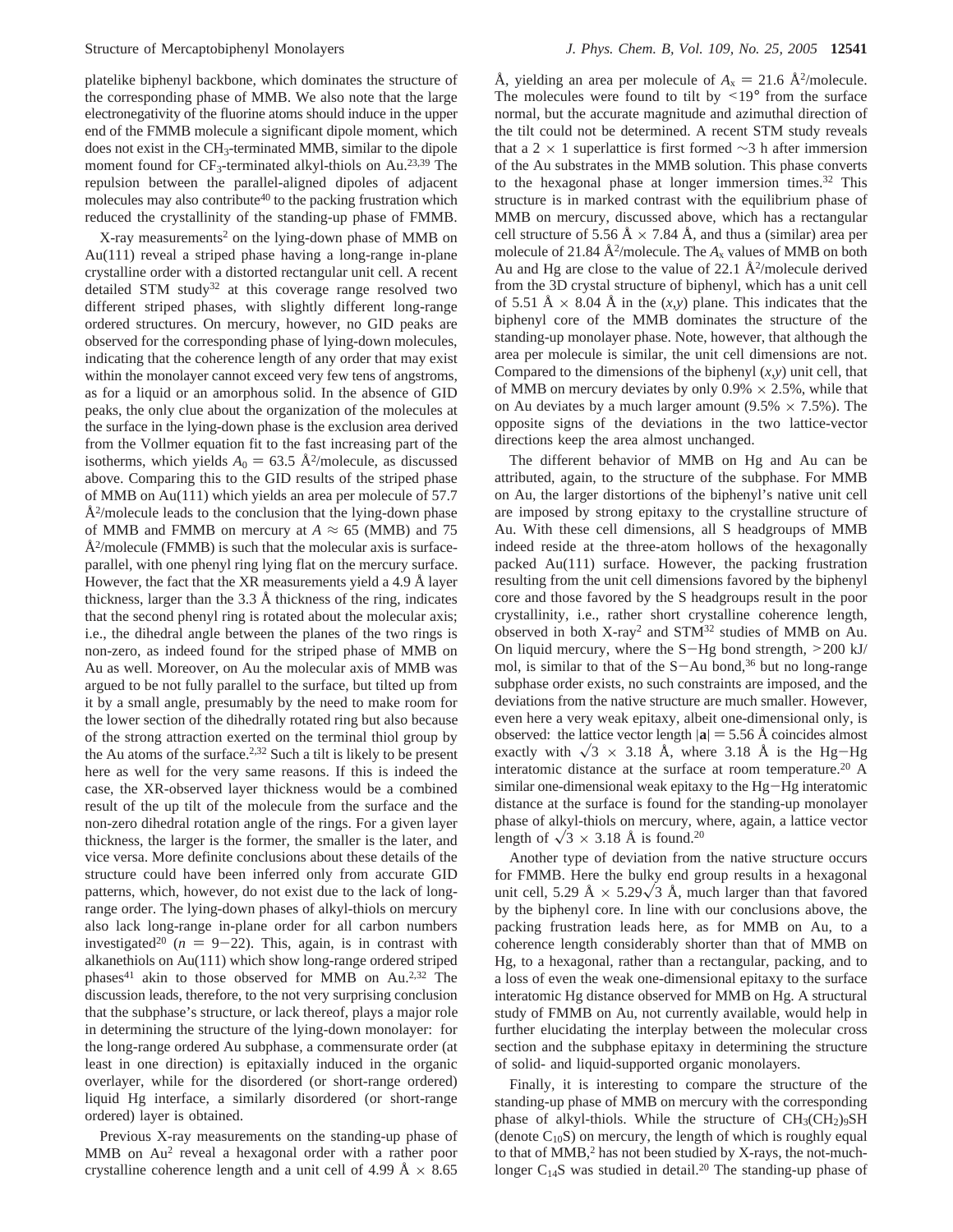alkyl-thiols has a rectangular unit cell with a fixed  $26 \pm 2^{\circ}$  tilt from the surface normal, independent of *n.* The molecular area measured<sup>20</sup> for  $C_{14}S$  in the plane perpendicular to the chains is  $A_{\perp}$  = 21.3 Å<sup>2</sup>/molecule. Taking into consideration the NNdirected 13.9° molecular tilt, the corresponding  $A<sub>⊥</sub>$  for MMB is 21.84  $\times$  cos(13.9) = 21.2 Å<sup>2</sup>/molecule, rather close to that of C14S. However, the much larger tilt, ∼27°, of the alkyl-thiols renders the surface-parallel area per molecule of  $C_{14}S$  significantly larger ( $\sim$ 23.5 Å<sup>2</sup>/molecule). This difference in the surface-parallel area per molecule, and hence in the spacing of the S headgroups, has important consequences. For  $C_{18}S$ , the appearance of odd  $- (h + k)$  peaks in the GID pattern indicated a different packing for the chains and for the headgroups.20 While the former pack in a centered rectangular cell, the latter pack in a noncentered cell. This was explained by the formation of one S-Hg-S bond per unit cell, and the existence of longrange orientational order for these bonds. Reducing the nominal molecular area to 19  $\AA^2$ /molecule yields a transition to a hexagonal phase, where the bond orientational order and the noncentered cell of the headgroups are not observed.42 The absence of odd  $- (h + k)$  GID peaks for MMB on mercury in this phase implies the absence of  $S-Hg-S$  bonding, presumably because the smaller unit cell is unable to accommodate the somewhat longer S-Hg-S contacts required for the bond. It is also possible that these bonds do exist but possess a liquidlike, short-range order. This results in broad, shallow peaks not distinguishable in a GID scan above the background. The increased rigidity of the biphenyl core as compared to the alkyl chain and the consequent lack of the ability to accommodate two different, albeit very close, structures by different parts of the same molecule may also inhibit the formation of  $S-Hg-S$ bonds with long-range orientational order.

#### **V. Conclusions**

We present here a detailed surface tensiometry and X-ray study of the structure of MMB and FMMB on mercury. The results were compared to those of the same molecules both on a solid Au substrate and on alkanethiols on both Au and mercury. The results discussed above demonstrate the dominance of two factors, namely, the structure, or lack thereof, of the subphase and the cross section and rigidity of the backbone, in determining the structure of the various phases of organic films on both liquid and solid surfaces, formed either by selfassembly or as Langmuir films. In addition, the replacement of the hydrophobic interaction of a water subphase with an organic Langmuir film with a strong attraction of the molecules to the liquid metal surface results in lying-down phases for both MMB and FMMB, phases not observed in Langmuir films of organic molecules on water.<sup>1</sup>

This study will be extended to other ring compounds, like the acene and their derivatives, which show great promise for single- or few-molecule device applications in molecular electronics.

**Acknowledgment.** Support to M.D. by the U.S.-Israeli Binational Science Foundation, to P.S.P. by the NSF through Grant NSF-DMR-0124936 and by DOE Grant DE-FG02-88- ER45379, and to A.U. by the NSF through the MRSEC for Polymers at Engineered Surfaces, when he was at the Polytechnic University, is gratefully acknowledged. Beamtime at Beamline X22B, NSLS, is also acknowledged gratefully. Brookhaven National Laboratory is supported by the U.S. Department of Energy under Contract DE-AC02-76CH00016.

#### **References and Notes**

(1) Kaganer, V. M.; Mohwald, H.; Dutta, P. *Re*V*. Mod. Phys.* **<sup>1999</sup>**, *71*, 779.

(2) Leung, T. Y. B.; Schwartz, P.; Scoles, G.; Schreiber, F.; Ulman, A. *Surf. Sci.* **2000**, *458*, 34.

(3) Jin, Q.; Rodriguez, J. A.; Li, C. Z.; Darici, Y.; Tao, N. J. *Surf. Sci.* **1999**, *425*, 101.

(4) Bandyopadhyay, K.; Vijayamohanan, K.; Shekhawat, G. S.; Gupta, R. P. *J. Electroanal. Chem.* **1998**, *447*, 11.

(5) Mantooth, B. A.; Weiss, P. S. *Proc. IEEE* **2003**, *91*, 1785. Jortner, J., Ratner, M. Eds. *Molecular Electronics*; Blackwell: Oxford, U.K., 1997.

(6) Ulman, A. *An Introduction to Ultrathin Organic Films*; Academic: Boston, 1991. Schreiber, F. *Prog. Surf. Sci.* **2000**, *65*, 151.; *J.*

*Phys.: Condens. Matter* **2004**, *16*, R881. Ulman, A. *Thin Films: Self-*

*Assembled Monolayers of Thiols*; Academic: San Diego, 1998.

(7) Ulman, A. *Acc. Chem. Res.* **2001**, *34*, 855.

(8) Schmelmer, U.; Jordan, R.; Geyer, W.; Eck, W.; Gölzhäuser, A.; Grunze, M.; Ulman, A. *Angew. Chem.*, *Int. Ed.* **2003**, *42*, 559.

(9) Zaccaro, J.; Kang, J. F.; Ulman, A.; Myerson, A. S. *Langmuir* **2000**, *16*, 3791.

(10) Jordan, R.; Ulman, A.; Kang, J. F.; Rafailovich, M.; Sokolov, J. *J. Am. Chem. Soc.* **1999**, *121*, 1016.

(11) Yu, H. Z.; Xia, N.; Zhang, J.; Liu, Z. F. *J. Electroanal. Chem.* **1998**, *448*, 119.

(12) Rampi, M. A.; Whitesides, G. M. *Chem. Phys.* **2002**, *281*, 373. (13) Selzer, Y.; Salomon, A.; Cahen, D. *J. Am. Chem. Soc.* **2002**, *124*, 2886.

(14) Grayer Wolf, S.; Leiserowitz, L.; Lahav, M.; Deutsch, M.; Kjaer, K.; Als-Nielsen, J. *Nature* **1987**, *328*, 63. Grayer Wolf, S.; Deutsch, M.; Landau, E. M.; Lahav, M.; Leiserowitz, L.; Kjaer, K.; Als-Nielsen, J. *Science* **1988**, *242*, 1286. Kjaer, K.; Als-Nielsen, J.; Helm, C. A.; Laxhuber, L. A.; Möhwald, H. *Phys. Rev. Lett.* **1987**, 58, 2224. Dutta, P.; Peng, J. B.; Lin, B.; Ketterson, J. B.; Prakash, M. *Phys. Re*V*. Lett.* **<sup>1987</sup>**, *<sup>58</sup>*, 2228.

(15) Nuzzo, R. G.; Allara, D. J. *J. Am. Chem. Soc.* **1983**, *105*, 4481. (16) Sagiv, J. *J. Am. Chem. Soc.* **1980**, *102*, 92.

(17) Kraack, H.; Ocko, B. M.; Pershan, P. S.; Deutsch, M. *Science* **2002**, *298*, 1404. Kraack, H.; Deutsch, M.; Ocko, B. M.; Pershan, P. S. *Nucl. Instrum. Methods Phys. Res., Sect. B* **2003**, *200*, 363. Kraack, H.; Ocko, B. M.; Pershan, P. S.; Sloutskin, E.; Tamam, L.; Deutsch, M. *Langmuir* **2004**, *20*, 5375.

(18) Kraack, H.; Ocko, B. M.; Pershan, P. S.; Sloutskin, E.; Deutsch, M. *J. Chem. Phys.* **2003**, *119*, 10339.

(19) Kraack, H.; Ocko, B. M.; Pershan, P. S.; Sloutskin, E.; Tamam, L.; Deutsch, M. *Langmuir* **2004**, *20*, 5386.

(20) Ocko, B. M.; Kraack, H.; Pershan, P. S.; Sloutskin, E.; Tamam, L.; Deutsch, M. *Phys. Re*V*. Lett.* **<sup>2005</sup>**, *<sup>94</sup>*, 017802.

(21) Ishida, T.; Mizutani, W.; Choi, N.; Akiba, U.; Fujihira, M.; Tokumoto, H. *J. Phys. Chem. B* **2000**, *104*, 11680.

(22) Wang, W.; Zhai, J.; Bai, F. *Chem. Phys. Lett.* **2002**, *366*, 165.

(23) Pflaum, J.; Bracco, G.; Schreiber, F.; Colorado, R., Jr.; Shmakova, O. E.; Lee, T. R.; Scoles, G.; Kahn, A. *Surf. Sci.* **2002**, *498*, 89.

(24) Ulman, A.; Kang, F. K.; Jordan, R.; Kurth, D. G. *Langmuir* **1999**, *15*, 5555.

(25) Magnussen, O. M.; Ocko, B. M.; Regan, M. J.; Penanen, M. J.; Deutsch, M.; Pershan, P. S. *Phys. Re*V*. Lett.* **<sup>1995</sup>**, *<sup>74</sup>*, 4444. DiMasi, E.; Tostmann, H.; Ocko, B. M.; Parshan, P. S.; Deutsch, M. *Phys. Re*V. *<sup>B</sup>* **<sup>1998</sup>**, *58*, R13419.

(26) Magnussen, O. M.; Ocko, B. M.; Deutsch, M.; Regan, M. J.; Pershan, P. S.; Abernathy, D.; Grübel, G.; Legrand, J. F. *Nature* 1996, 384, 250.

(27) Gaines, G. L. *Insoluble Monolayers at Liqid Gas Interface*; Wiley: New York, 1966.

(28) Kang, J. F.; Ulman, A.; Liao, S.; Jordan, R.; Yang, G.; Liu, G.-Y. *Langmuir* **2000**, *16*, 95.

(29) Smith, T. *Ad*V*. Colloid Interface Sci.* **<sup>1972</sup>**, *<sup>3</sup>*, 161.

(30) Lekner, J. *Theory of Reflaction*; Martinus Nijhoff: Dordrecht, The Netherlands, 1987. Abeles, F. *Ann. Phys*. **1950**, *5*, 596.

(31) Deutsch, M.; Ocko, B. M. **I**n *Encyclopedia of Applied Physics*; Trigg, G. L., Ed.; VCH: New York, 1998; Vol. 23, p 479. Als-Nielsen, J.;

McMorrow, D. *Elements of Modern X-ray Physics*; Wiley: New York, 2001.

(32) Azzam, W.; Fuxon, C.; Birkner, A.; Rong, H. T.; Buck, M.; Wöll, Ch. *Langmuir* **2003**, *19*, 4958.

(33) Ocko, B. M.; Wu, X. Z.; Sirota, E. B.; Sinha, S. K.; Gang, O.; Deutsch, M. *Phys. Re*V*. E* **<sup>1997</sup>**, *<sup>55</sup>*, 3164.

(34) Watanabe, Y. *Acta Crystallogr.* **1977**, *B33*, 3566. Cundari, T. R.; Yoshikawa, A. *J. Comput. Chem.* **1998**, *19*, 902. This bond length depends somewhat on the particular molecule where it occurs.

(35) Szczesniak, M. M.; Chalasinski, G.; Cybulski, S. M.; Scheiner, S. *J. Chem. Phys.* **1990**, *93*, 4234.

(36) *CRC Handbook of Chemistry and Physics*, 66th ed.; Weast, R. C., Astle, M. J., Beyer, W. H., Eds.; CRC Press: Boca Raton, FL, 1986.

(37) Vineyard, G. H. *Phys. Re*V*. B* **<sup>1982</sup>**, *<sup>26</sup>*, 4146.